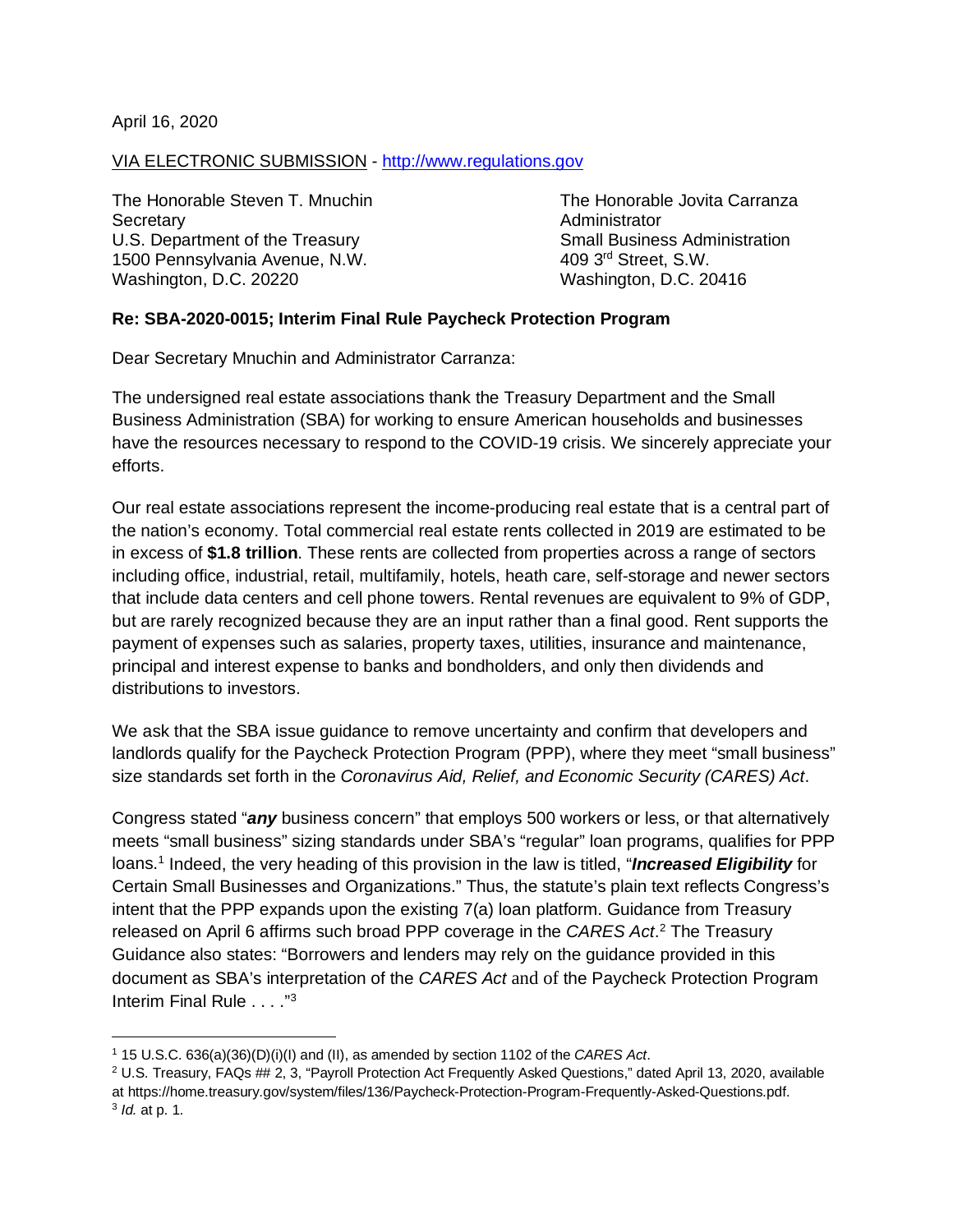However, the SBA's Interim Final Rule ("IFR") that took effect on April 2, 2020,<sup>4</sup> sends mixed signals. While nothing in the IFR directly addresses the eligibility of real estate (or any other legitimate industry) to participate in the PPP, SBA would bring in through-the-back-door another regulation and an operating manual for its *narrower* existing programs – and purports to try and apply them to the PPP with *broader* eligibility criteria.5

Our concern is with the IFR's language at pp. 7-8: "Businesses that are *not eligible* for PPP loans are identified in 13 C.F.R. § 120.110 and described further in SBA's Standard Operating Procedure (SOP) 50 10, Subpart B, Chapter 2." Subsection (c) of the referenced regulation states that passive businesses owned by real estate developers and landlords that do not actively use or occupy the assets acquired or improved with the loan proceeds are ineligible for a loan under the 7(a) program.

Furthermore, the section 7(a) program's SOP Manual (likewise referenced in the April 2 IFR regarding the *CARES Act*'s expanded PPP) sets forth a range of commercial and residential real estate businesses that SBA interprets as ineligible for its "regular" lending programs.<sup>6</sup>

To further complicate matters, both the *CARES Act* and the Treasury Q&A state "typical" small businesses that meet size thresholds for "regular" SBA loans could qualify for PPP loans (in addition to "500-employee" businesses as described in the CARES Act).<sup>7</sup>

In short – and despite the *CARES Act*'s plain language that "*any* business concern" that is small qualifies for the PPP – real estate businesses must consult the original April 6 and subsequent iterations of the Treasury Q&A, the April 2 and 14 IFRs from SBA, at least three existing 7(a) program rules, and an SBA 7(a) operating manual – all to answer the basic question of whether they are covered by the PPP. Such a complex analysis hardly furthers our mutual objectives to minimize regulatory friction to get PPP money out the door as fast as possible, to as many qualifying businesses as possible.

The guidance related to the PPP program and current SBA guidance are creating multiple levels of confusion for developers and landlords. First, the broad language authorizing the PPP program would appear to modify the list of ineligible businesses to allow *any* business with 500 employees or fewer to qualify. Thus, the statute preempts the ineligible business rules for this class of qualified businesses. Second, if the statute is read narrowly, there is still confusion. The ineligible business rule for developers and landlords is intended to address loans that are used

<sup>4</sup> Available at https://www.sba.gov/sites/default/files/2020-04/PPP--IFRN%20FINAL 0.pdf

<sup>5</sup> On April 14, 2020, the SBA released Additional Eligibility Criteria and Requirements for Certain Pledges of Loans available at https://home.treasury.gov/system/files/136/Interim-Final-Rule-Additional-Eligibility-Criteria-and-Requirements-for-Certain-Pledges-of-Loans.pdf. Unfortunately, these additional eligibility criteria do not resolve the ambiguities described herein.

<sup>6</sup> Sections III.A.3(b)-(f) of Standard Operating procedure (SOP) 50-10 5(K), "Lender and Development Company Loan Programs" (effective April 1, 2019), available at: https://www.sba.gov/sites/default/files/2019-02/SOP%2050%2010%205%28K%29%20FINAL%202.15.19%20SECURED%20copy%20paste.pdf

<sup>7</sup> Section 36(D) [p. 14, lines 8-9] ("… *in addition to* small business concerns, *any* business concern …). See also *supra,* note 2.